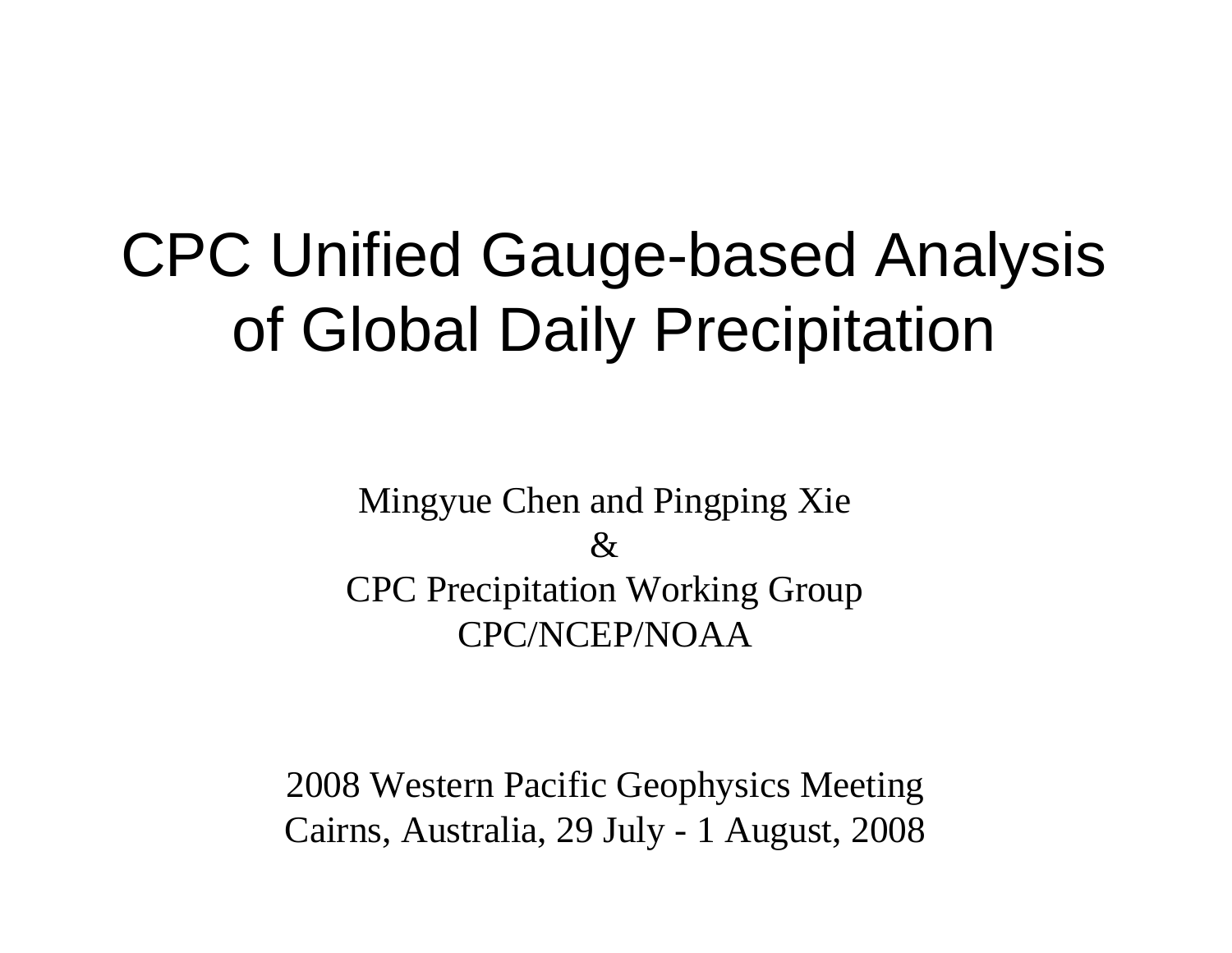# **CPC is Well CPC is Well-Known for Its Precipitation Products for Its Precipitation Products**

- •CPC Merged Analysis of Precipitation (CMAP)
- • Higgins-Shi Gauge-based analysis of daily precipitation over US-MEX and Brazil
- • Gauge-based analysis of global monthly precipitation analysis (PREC/L)
- •• Satellite-based precipitation estimates of CMORPH (CPC Morphing Technique)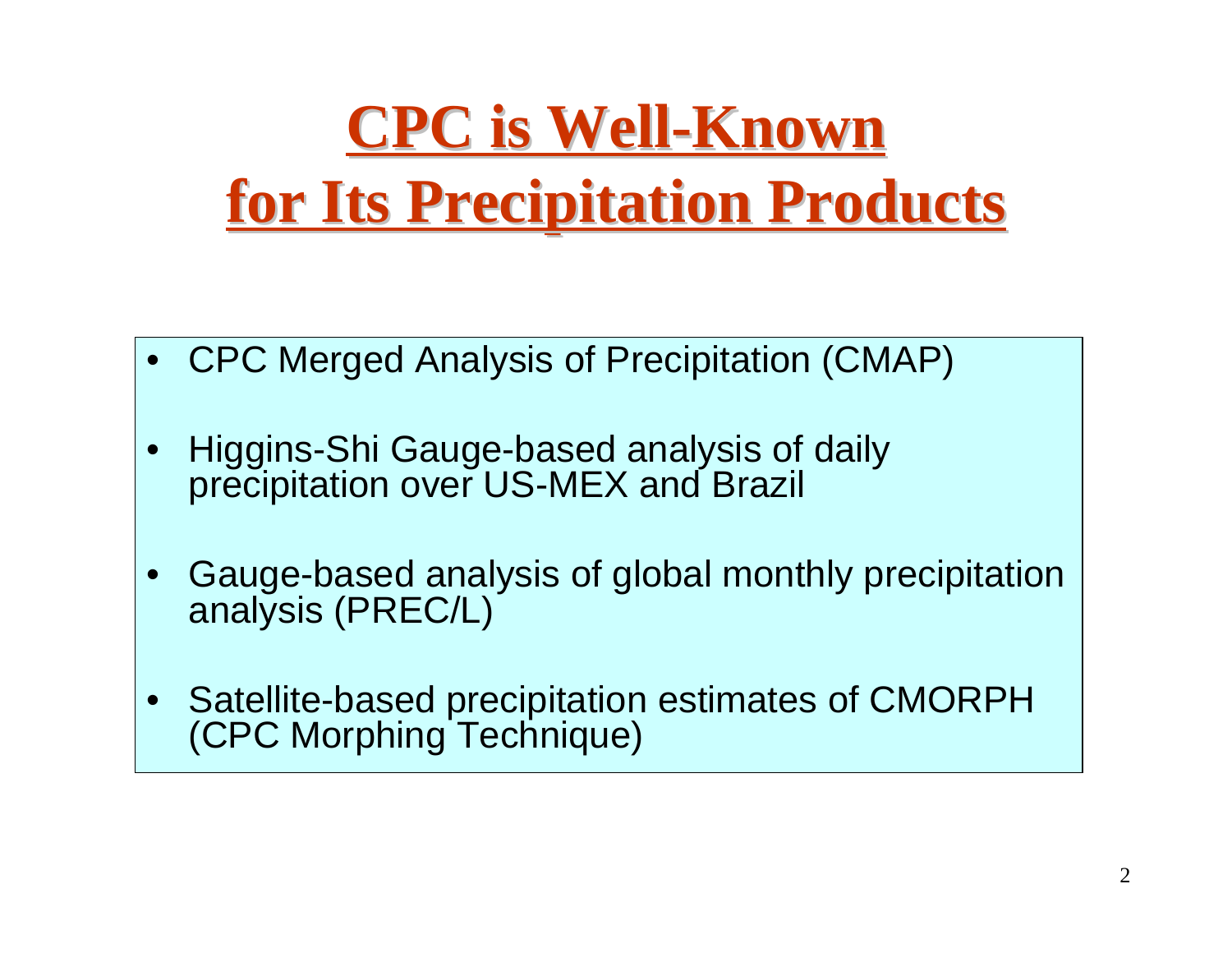#### **A Project Launched to Create a Unified**

#### **Suite of Precipitation Products Suite of Precipitation Products**

- **Problems with current CPC precipitation analyses**
	- Multiple precipitation analyses generated at CPC over the past ~20 years to satisfy various requirements
	- Do not take advantage of all available gauge and satellite data
	- Inconsistencies exist among the various CPC precipitation products
		- Differences in input data sources; and
		- Differences in objective analysis algorithms

#### • **A project has been launched at CPC**

- To unify the various CPC precipitation products by generating a suite of unified products of precipitation analysis
- –To improve quality and quantitative consistency
- **The first step of the project**
	- To construct a unified analysis of gauge-based daily precipitation over global land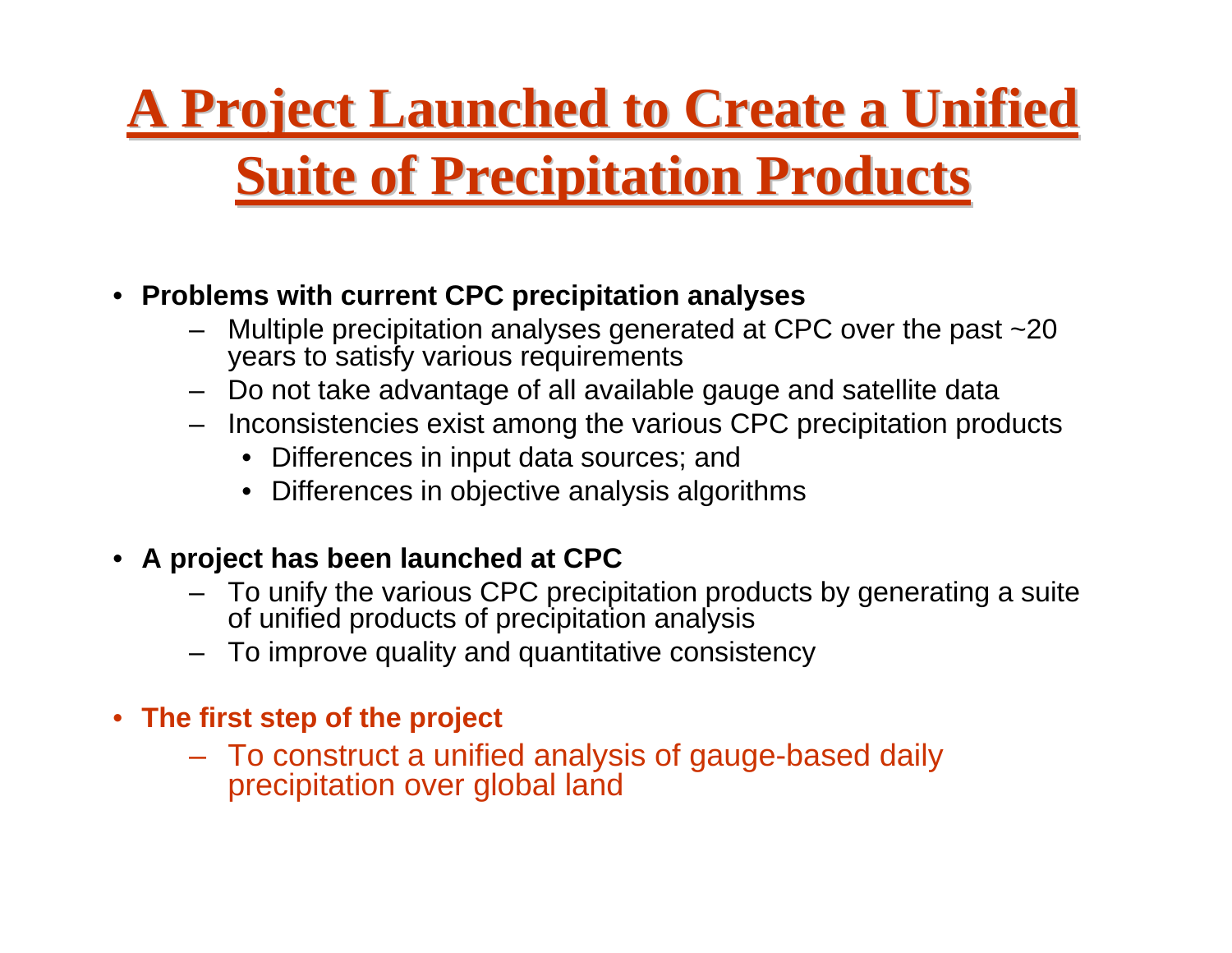# **Gauge-Based Analysis of Global Daily Precipitation of Global Daily Precipitation**

- QCed daily reports from >30,000 stations
- Optimal Interpolation (OI) with orographic consideration
- 0.5ºlat/lon grid over global land
- •Daily fields from 1979 to present
- $\bullet$ Real-time operations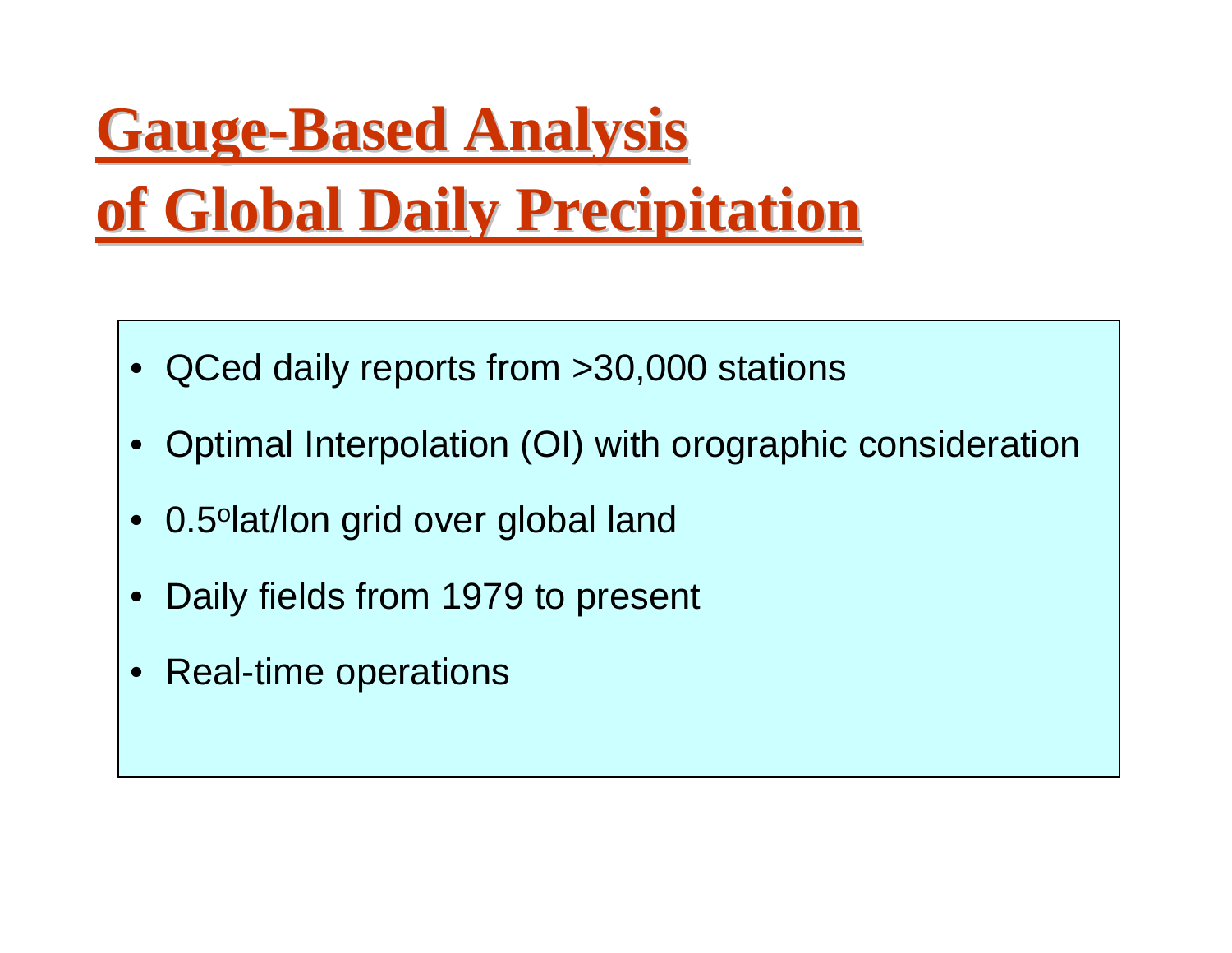#### **Time Series of Available Reporting Stations Time Series of Available Reporting Stations**



- •Special CPC collections over US, Mexico, S. America, and Australia
- •GTS gauge network else where from ~5,000 stations
- •Global daily reports available from ~17,000 stations at real time basis
- •More than 30,000 stations in 1992-2004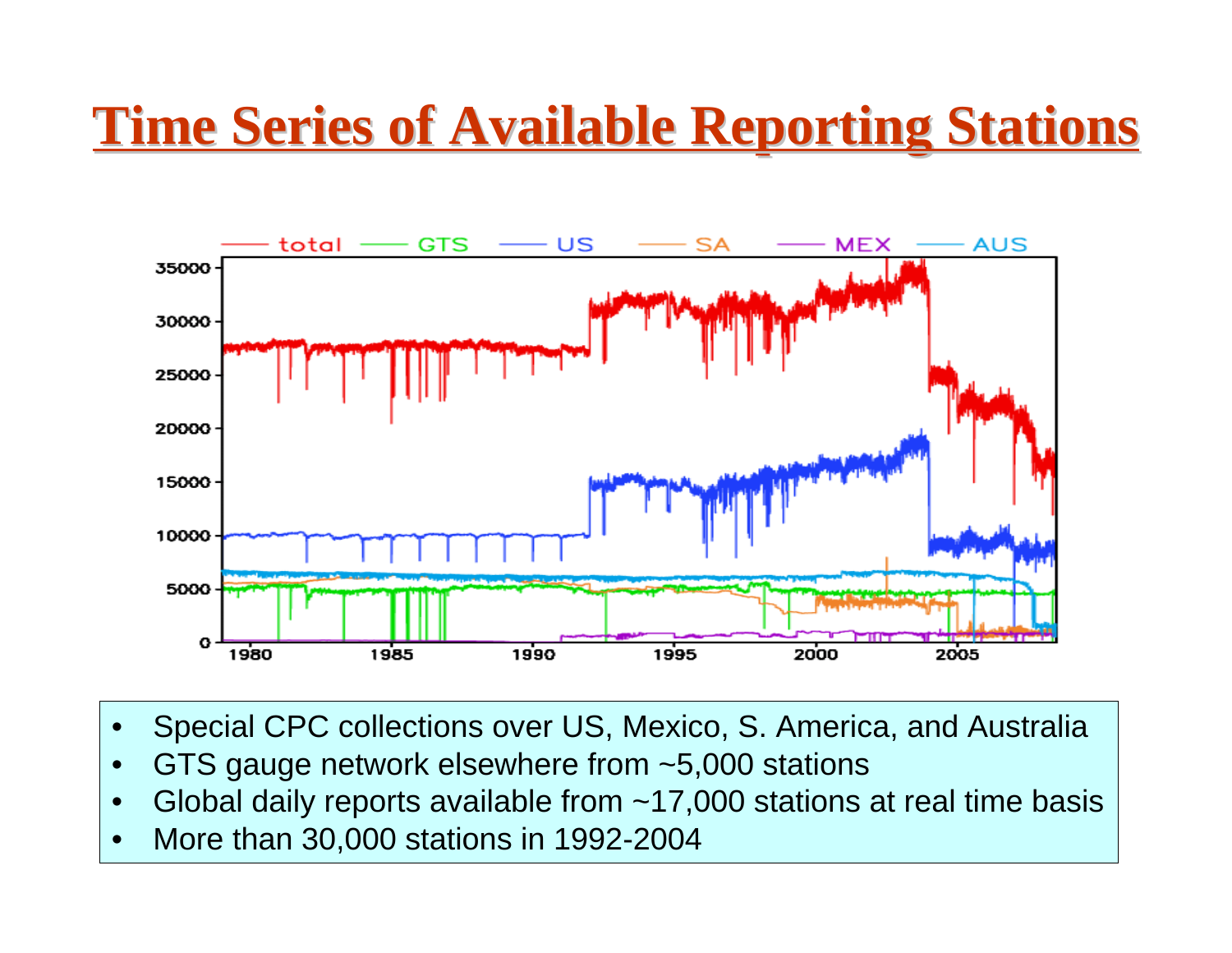# **Distribution of Reporting Stations Distribution of Reporting Stations**



- •Dense gauge networks from special CPC collections over US, Mexico, S. America, and Australia;
- •GTS gauge network else where
- •Poor network over most of Africa continent, NE Europe, W China, central Australia, and the Amazon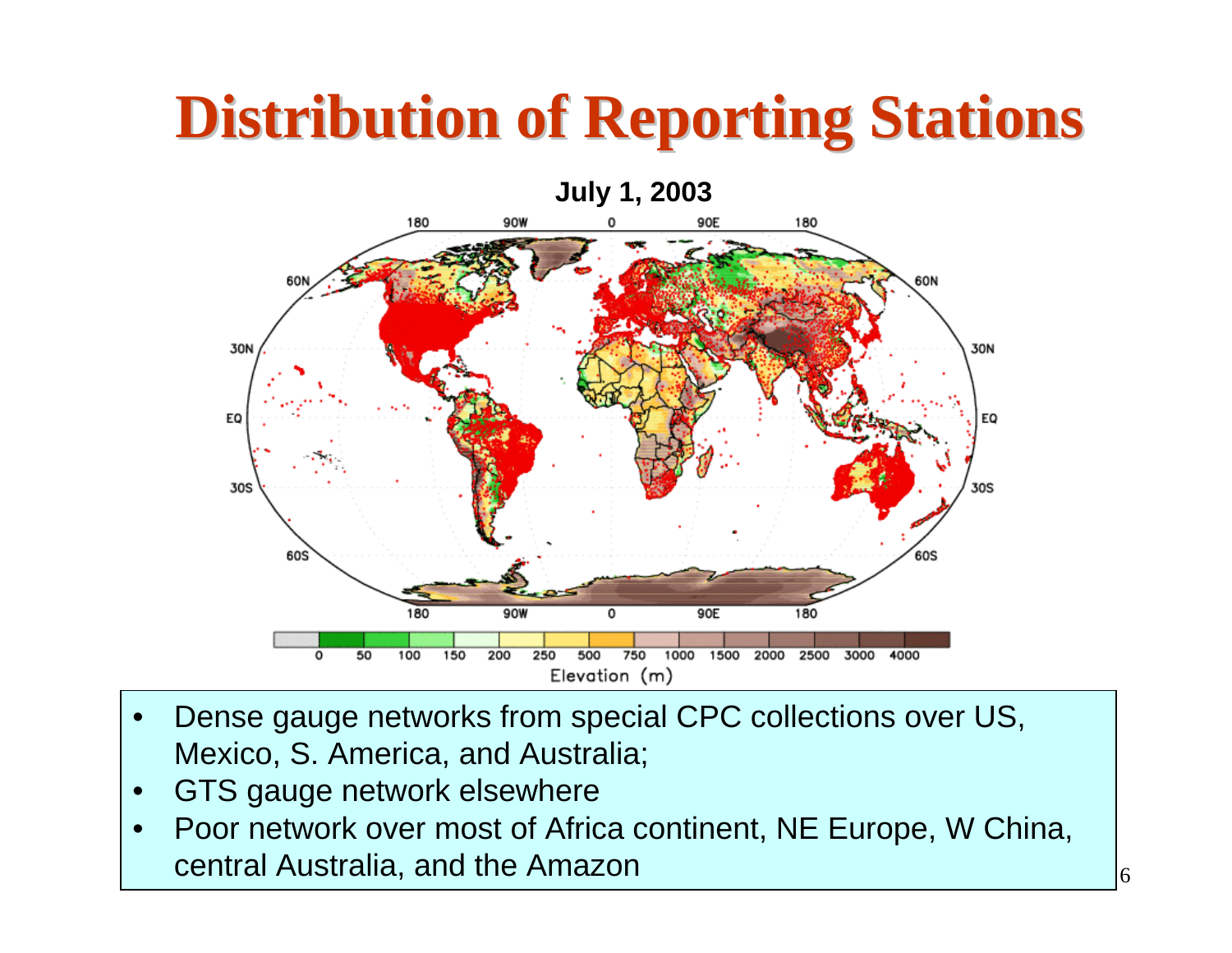## **Example of Gauge Example of Gauge -based Analysis based Analysis**

CPC Unified Gauge Analysis July 01 2008 [mm/day]

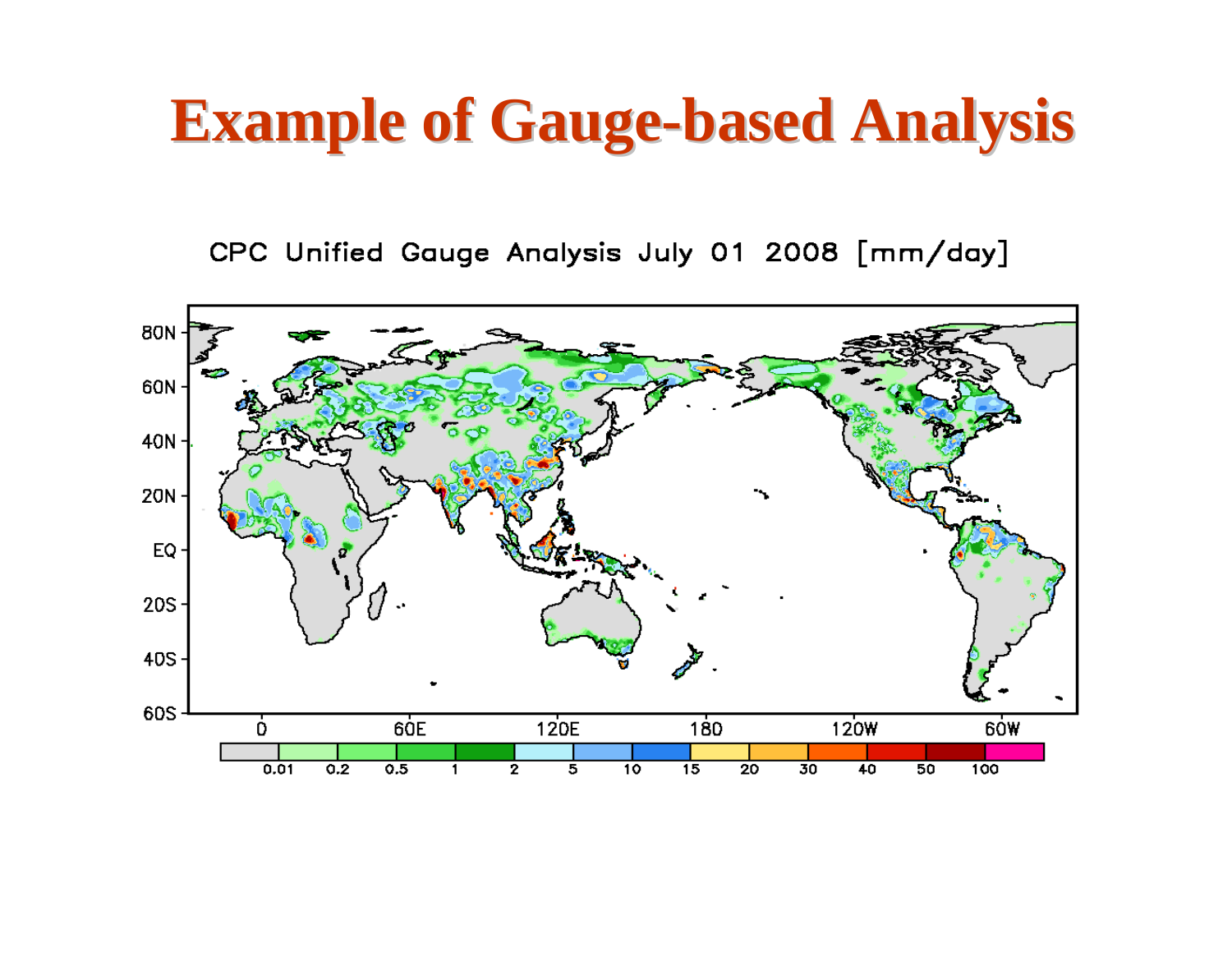## **Comparison with Existing Analysis Comparison with Existing Analysis**

- • **Comparison with CPC existing regional anal y sis over U S for Jan u ary 8, 199 8**
- • **Existing analysis is created using the Cressman method.**
- • **The new anal y sis presents finer structure in better agreements with station data.**

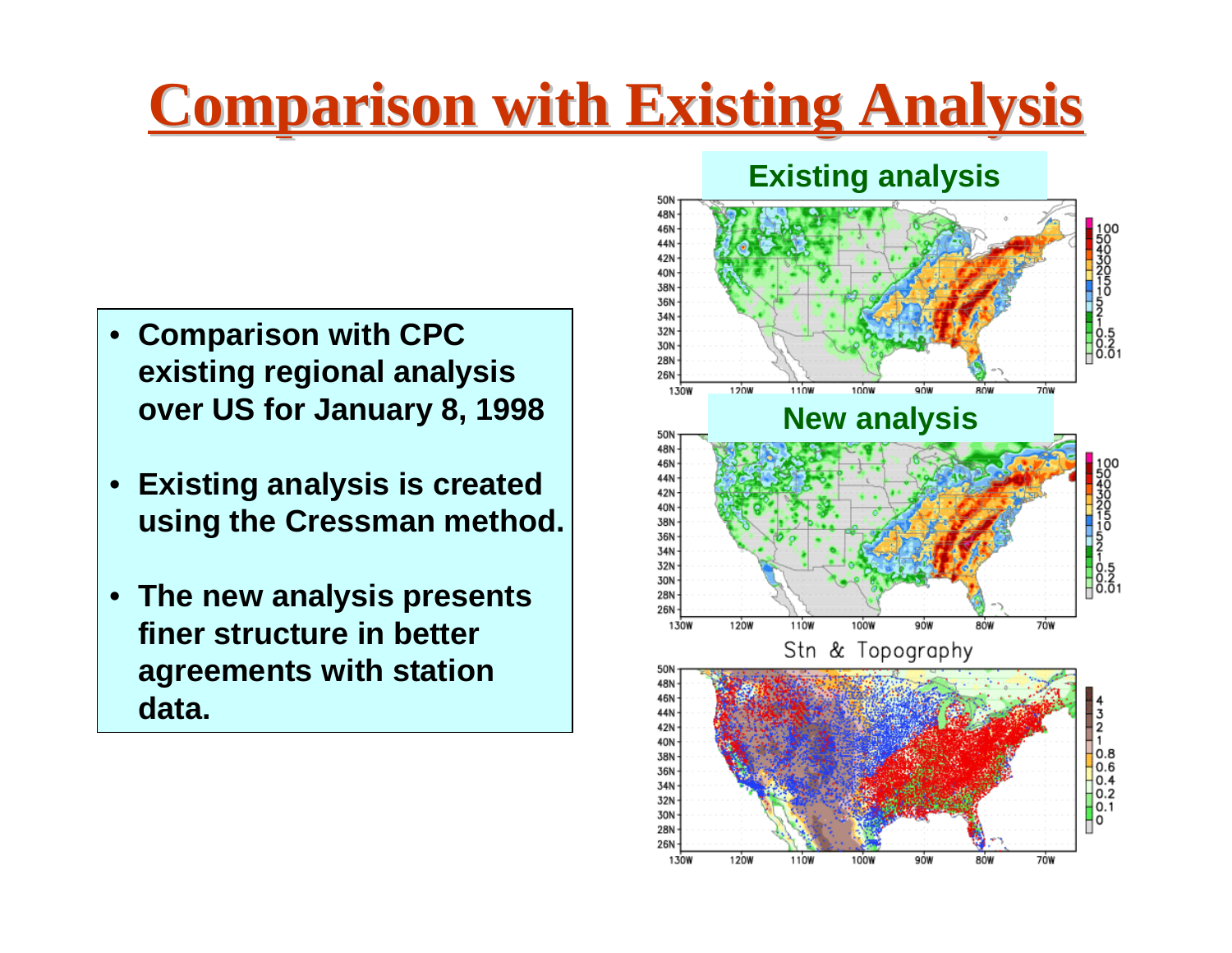# **Cross-validation validation**

- •Withdraw 10% randomly selected station reports
- •Define the analysis values at the withdrew stations using the remaining 90% reports
- •Process 10 times
- •Compare the original reports with the analysis values

#### **Correlation & Bias at Different Sub-regions**

|               | <b>Cressman</b> (existing) |                             | $OI$ (new) |                             |
|---------------|----------------------------|-----------------------------|------------|-----------------------------|
|               | Corr.                      | <b>Bias</b> $(\frac{6}{6})$ | Corr.      | <b>Bias</b> $(\frac{6}{6})$ |
| <b>Global</b> | 0.706                      | 0.251                       | 0.735      | $-0.349$                    |
| U.S.          | 0.793                      | 0.754                       | 0.811      | $-0.467$                    |
| <b>Africa</b> | 0.364                      | 3.316                       | 0.377      | $-0.778$                    |

- •All algorithms are capable to generate analysis with reasonable quality.
- •The performance is the best over the US regions.
- •The performance is relative poor over the Africa region.
- •OI presents the higher correlation and smaller bias over most regions.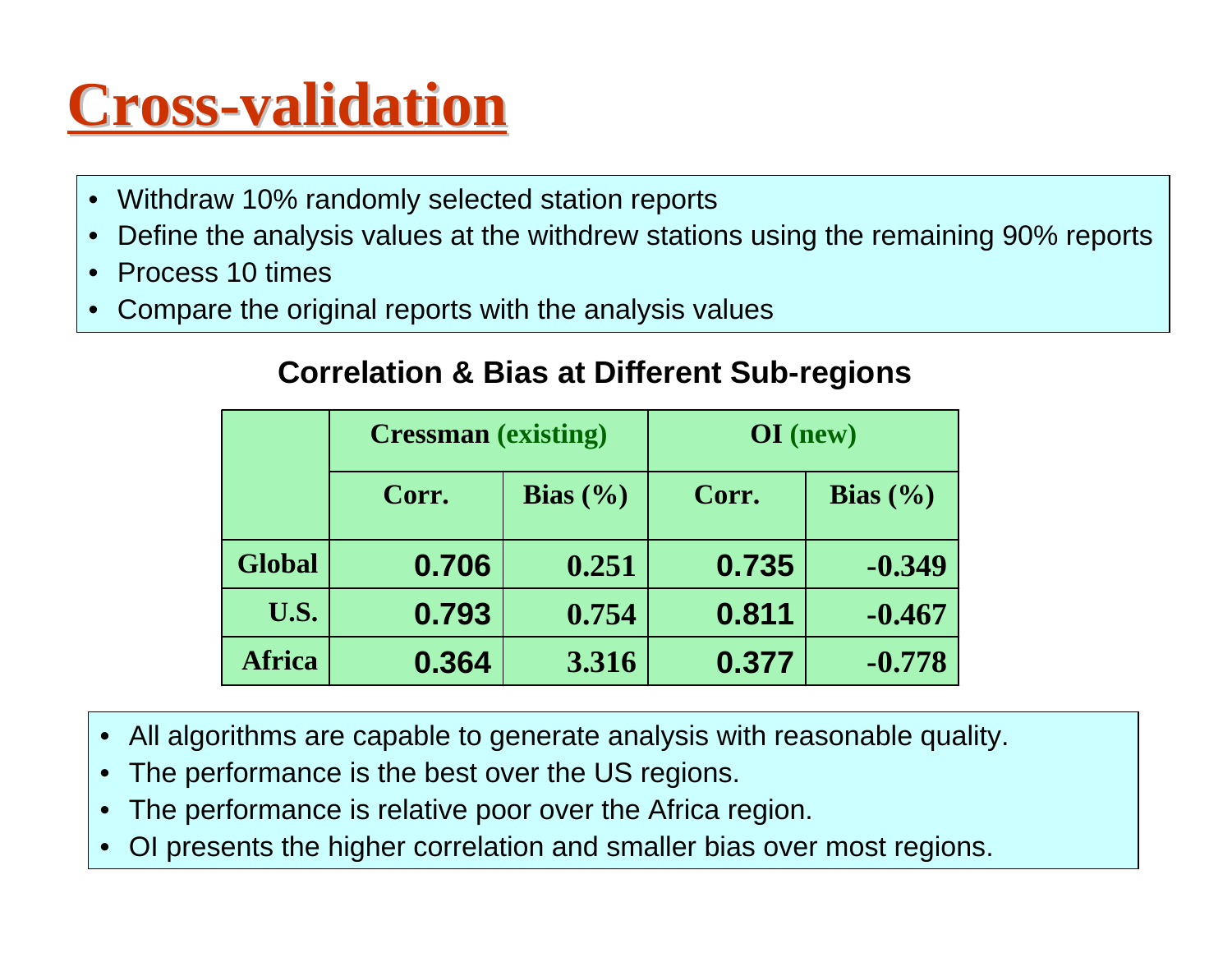

#### **Application Application** Days with large rainfall value(10mm)

#### **Heavy Rain Frequency**

- • Average numbers of days with large rainfall in winter (NDJFM) and summer (MJJAS) from Jan1979 to July2008
- $\bullet$  High heavy rain occurrence frequency over tropical convection zones, changes seasonally
- • Heavy rain over NW coast and SE US, and E coast of China in winter
- • Heavy rain over N Europe, SE Asia, and E and N of N. America in summer

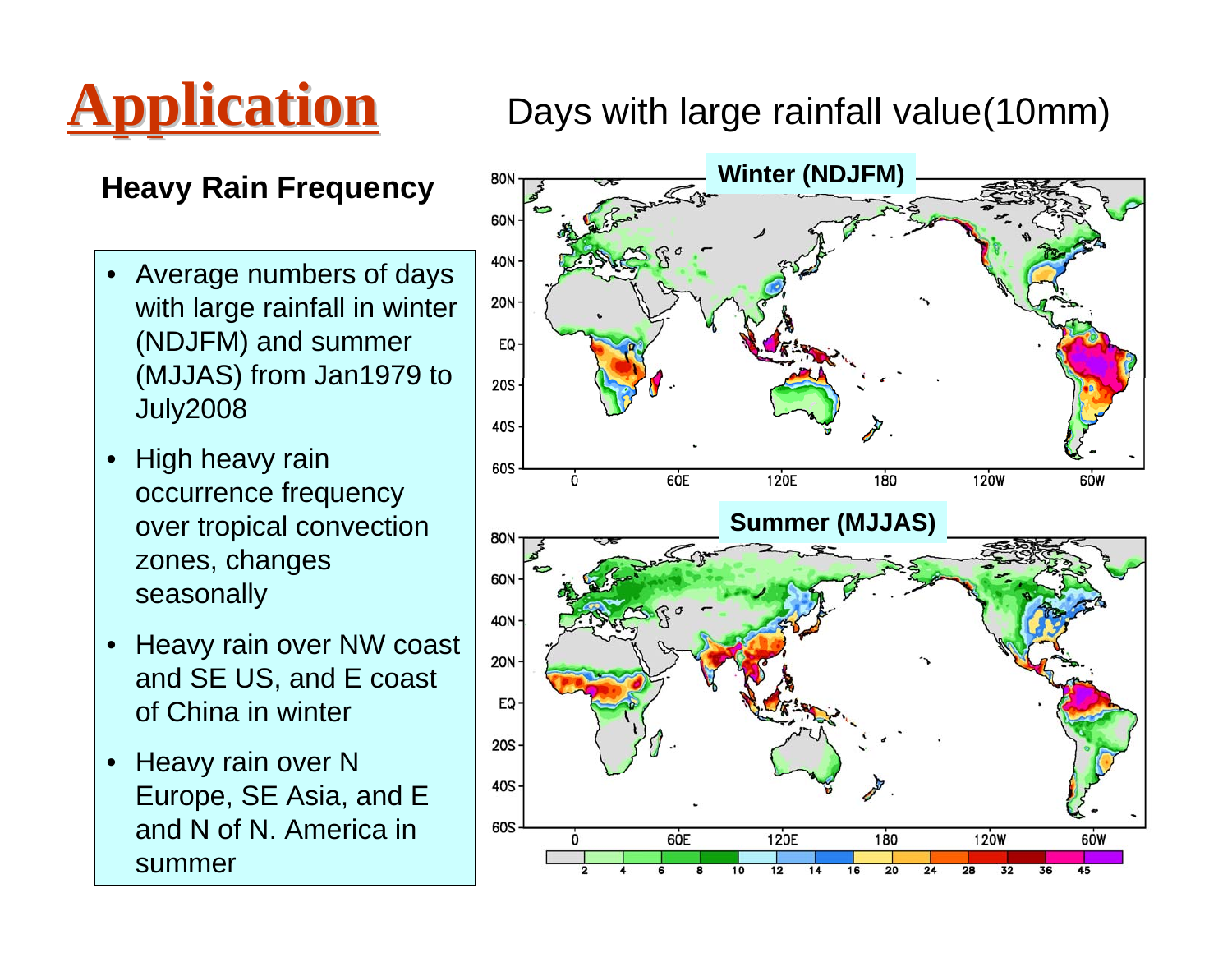

- • Differences of the numbers of days per winter season with large rainfall in El Nino years and Neutral years
- • 14 Neutral/9 El Nino/7 La Nino years
- • In El Nino years, more heavy rain events over the E. tropical Africa, E. coast China, W. and E. coast US, less heavy rain events over S. Africa, N. Australia, & N. of S. America

# **Application Application ENSO Impact on Winter Precipitation (NDJFM 1979-2007)**

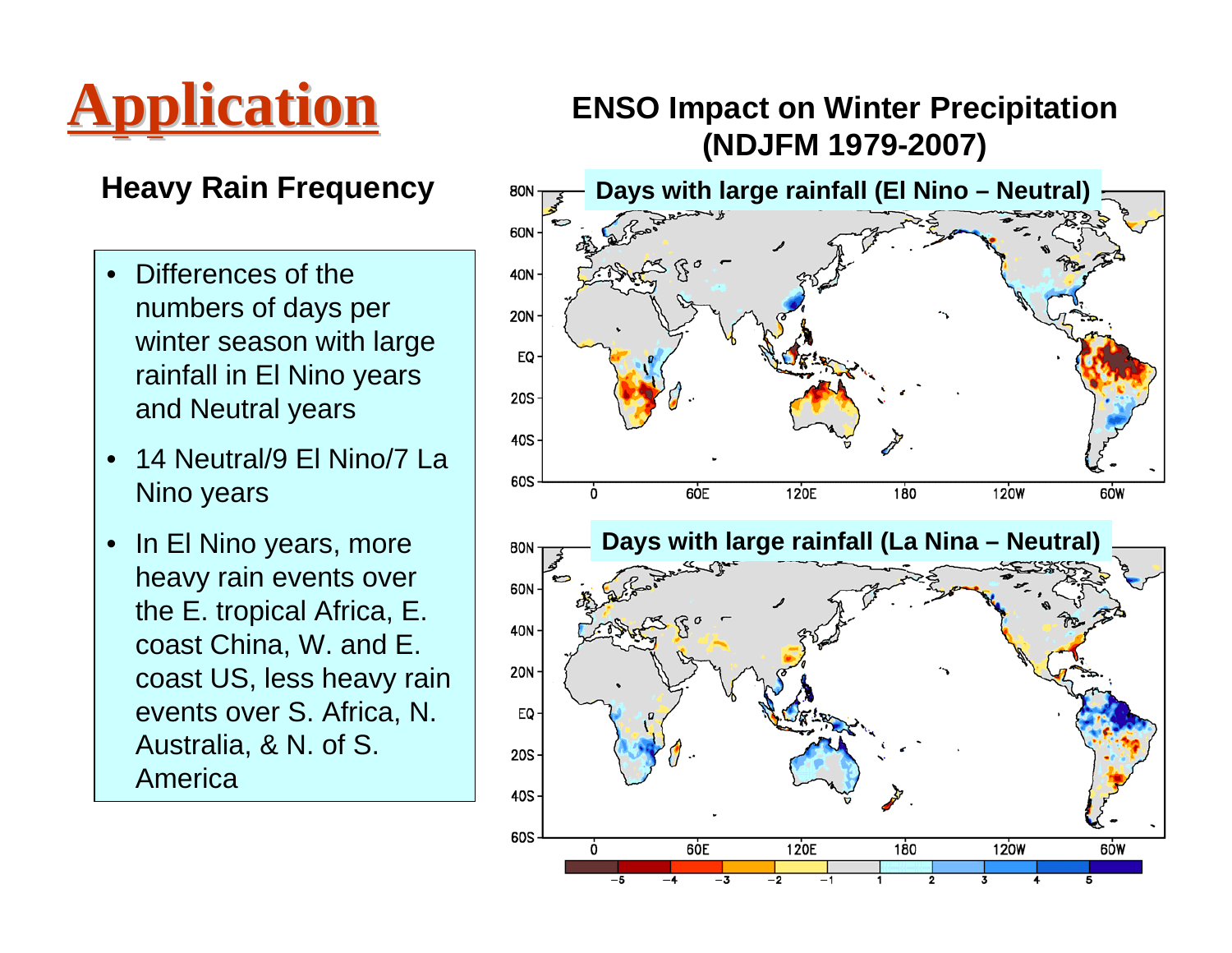## **Summary Summary**

- $\bullet$  Gauge-based analysis has been constructed by interpolating the QCed station data using the OI algorithm for an extended period from 1979 to present.
- The analysis is available at anonymous ftp site: ftp.cpc.ncep.noaa/gov/precip/CPC\_UNI\_PRCP
- The new grid analysis presents improved quality comparing to existing CPC analyses.
- • The global daily precipitation analysis has many potential applications such as weather/climate monitoring, climate variability studies and model verifications.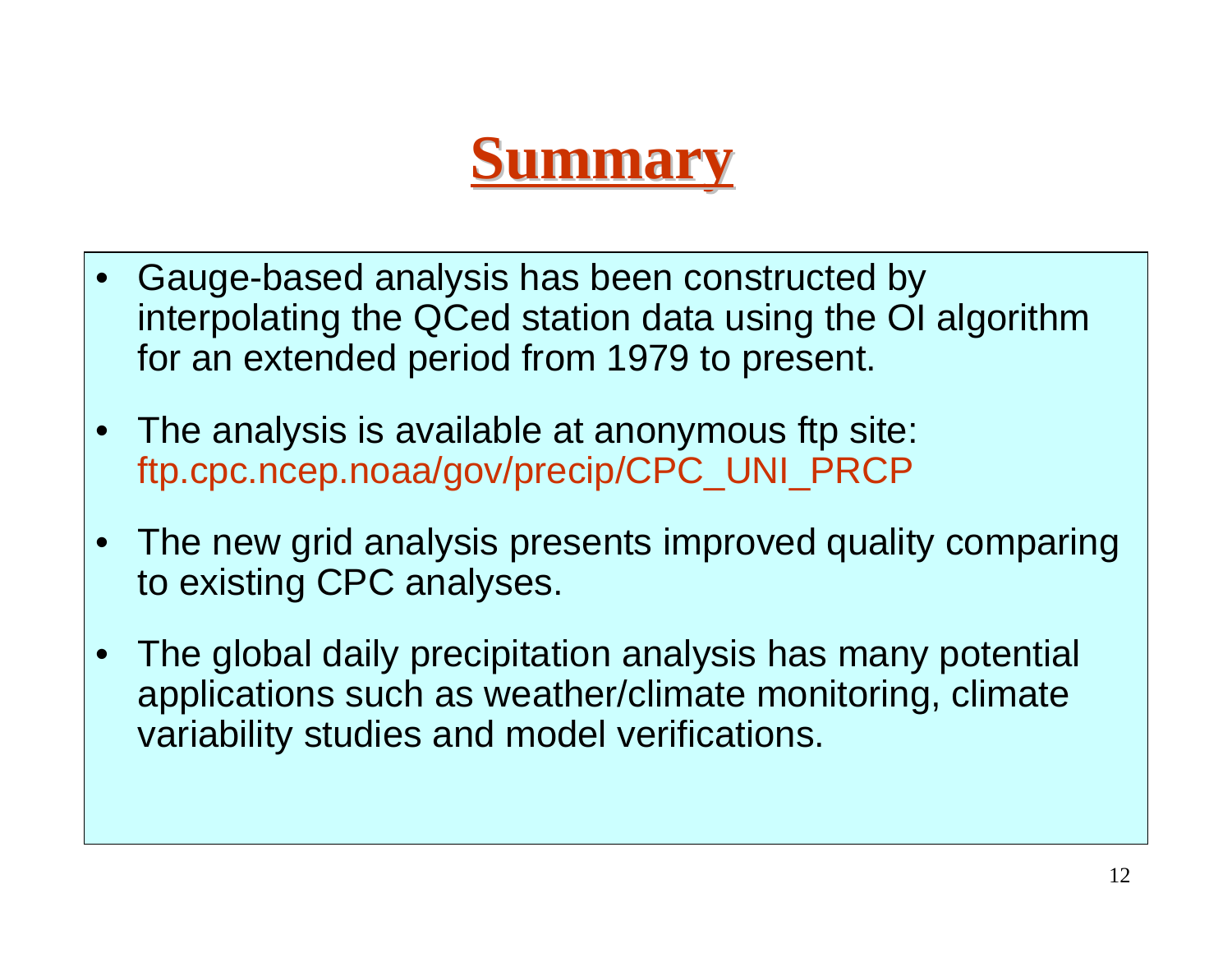### **Comparison with Existing Analyses Comparison with Existing Analyses**



The existing analysis which is generated by the Cressman algorithm is smoother and presents large raining areas than the new analysis.